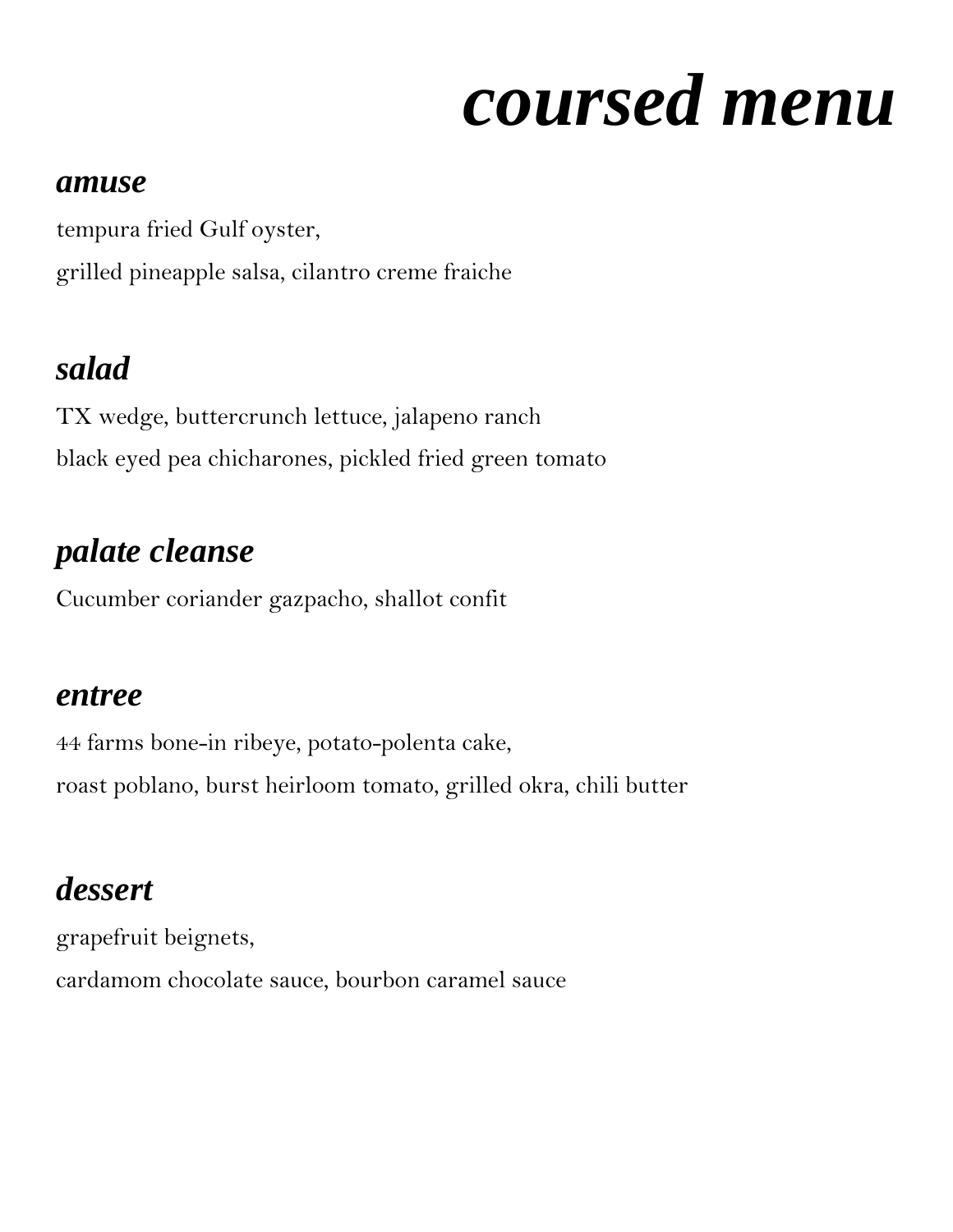# *ladies luncheon*

### *cheese and charcuterie board*

smoked tomato preserves, roast apple mostarda, round rock honey, grilled crostini

## *grilled chicken Caesar canopy*

Caesar style grilled chicken salad, romaine, parmigiana toile, toasted ciabatta

### *short rib slider*

achiote braised short rib, roasted pepper, pickled onion, chipotle aioli, potato roll

### *chickpea arugula salad*

toasted chickpea, arugula, pickled onion, tahini-lemon vinaigrette

## *shrimp ceviche cocktail,*

lightly grilled shrimp, lime, shallot, jicama, cilantro, homemade spicy ketchup

### *assorted fruit display*

*carrot cake bites, chocolate-pecan sandies*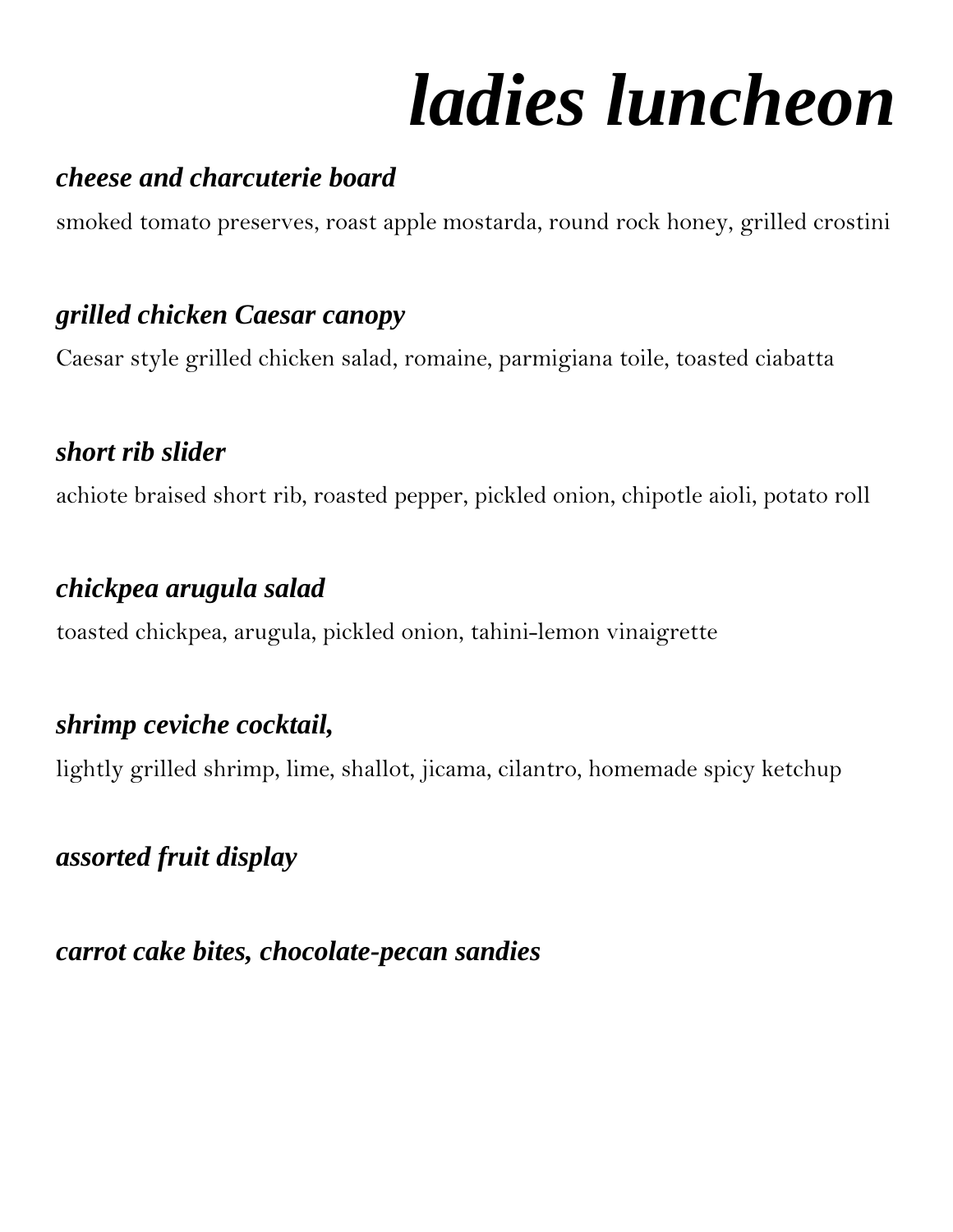*fundraiser*

#### *Hor d'oeuvres*

BBQ short rib on cornbread goat cheese croquettes smoked salmon in cucumber

#### *amuse bouche*

ancho chile braised short rib,

cilantro polenta cake, roasted red pepper, avocado crème, queso fresco

### *salad*

cured steelhead trout,

braised fennel, pickled red onion, micro greens, grapefruit vinaigrette

#### *mid*

coriander cucumber sorbet

#### *entree*

braised boar roulade, bacon wrapped pork tenderloin, boar sausage, grilled squash, corn pancake, fava bean pistou, parallel cabernet fondue, tarragon creme

## *dessert*

chocolate waffle,

cinnamon ice cream, cayenne infused cherries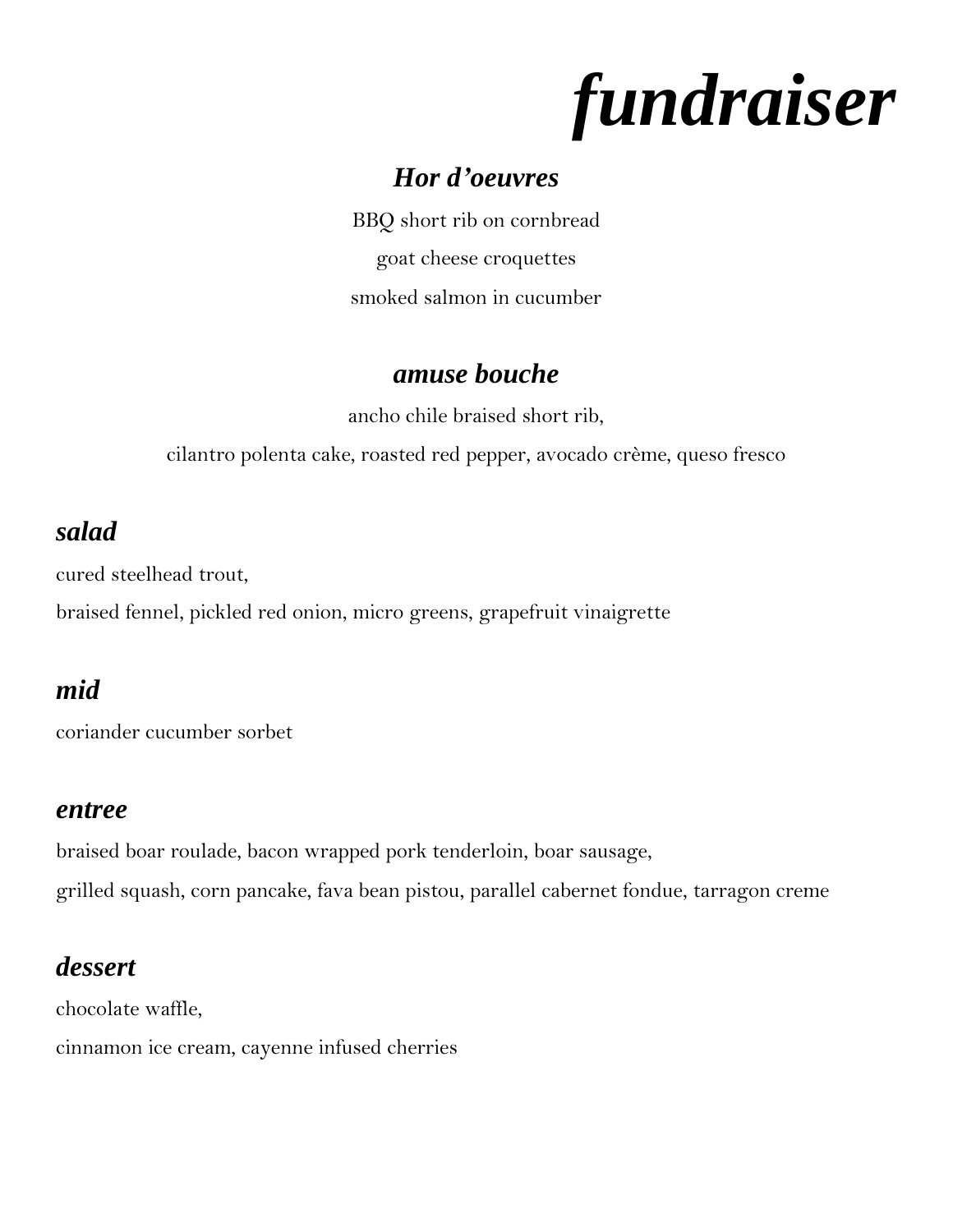# *dinner for two*

# *first*

grilled tomato soup, crème fraiche, rosemary oil

## *second*

mixed greens, meyer lemon vinaigrette, goat cheese croquette

# *third*

balsamic soy glazed salmon, duchess potatoes, roasted root veg

# *fourth*

chocolate panna cotta, strawberry coulis, chocolate bark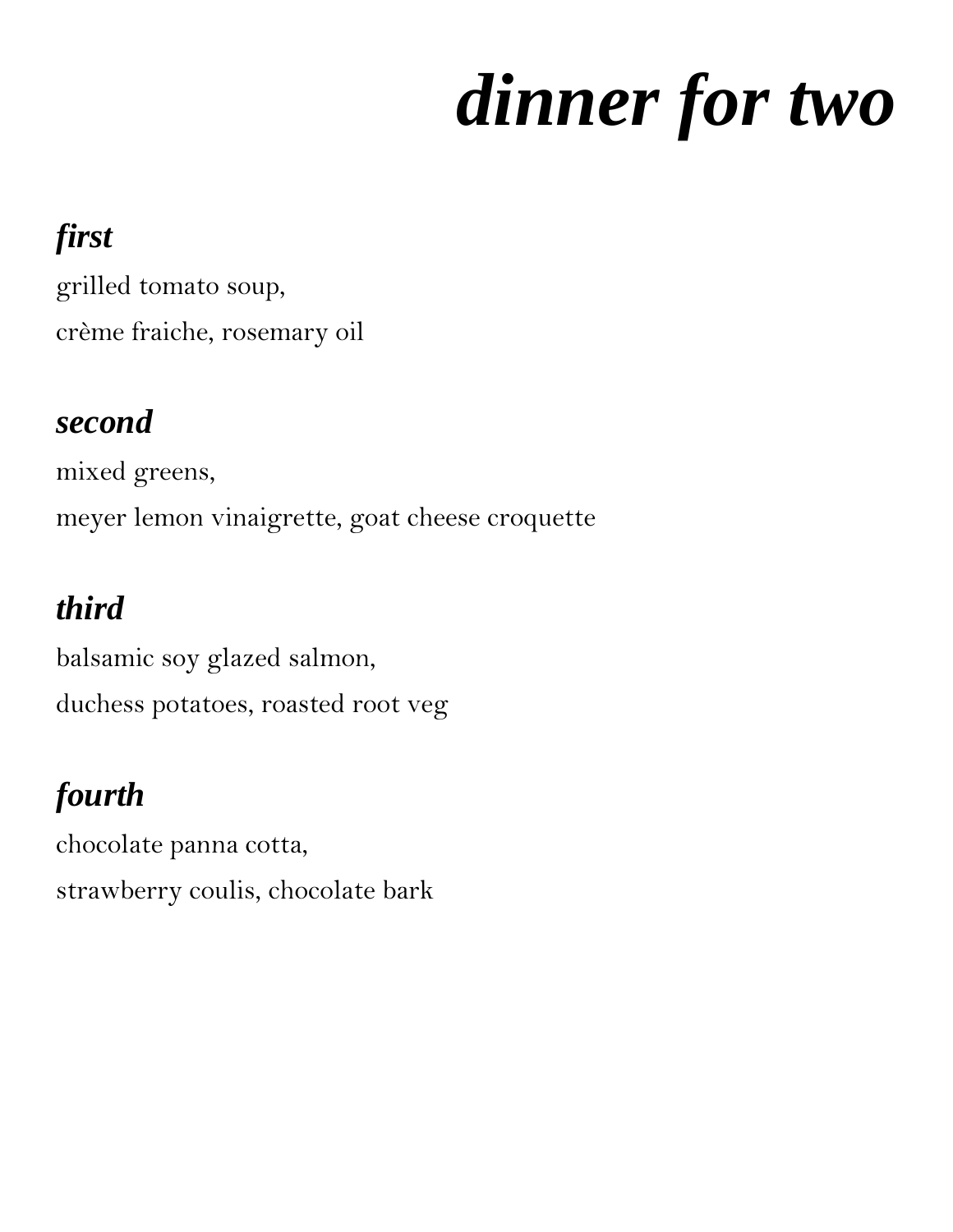# *vegan beer pairing*

# *first*

tostada, lager stewed black beans, smoked tofu, cranberry salsa, ale pickled cabbage

## *second*

Christmas lima bean stew, roasted root veg, apple fritter

# *third*

seared apple, bourbon roasted peach chutney, hickory toasted pecan, micro greens, shiner cheer vinaigrette

# *fourth*

beer braised turnip, Brussel sprout bread pudding, charred Brussel leaves

## *dessert*

figgy pudding cake, cocoa-almond, bourbon chocolate anglaise